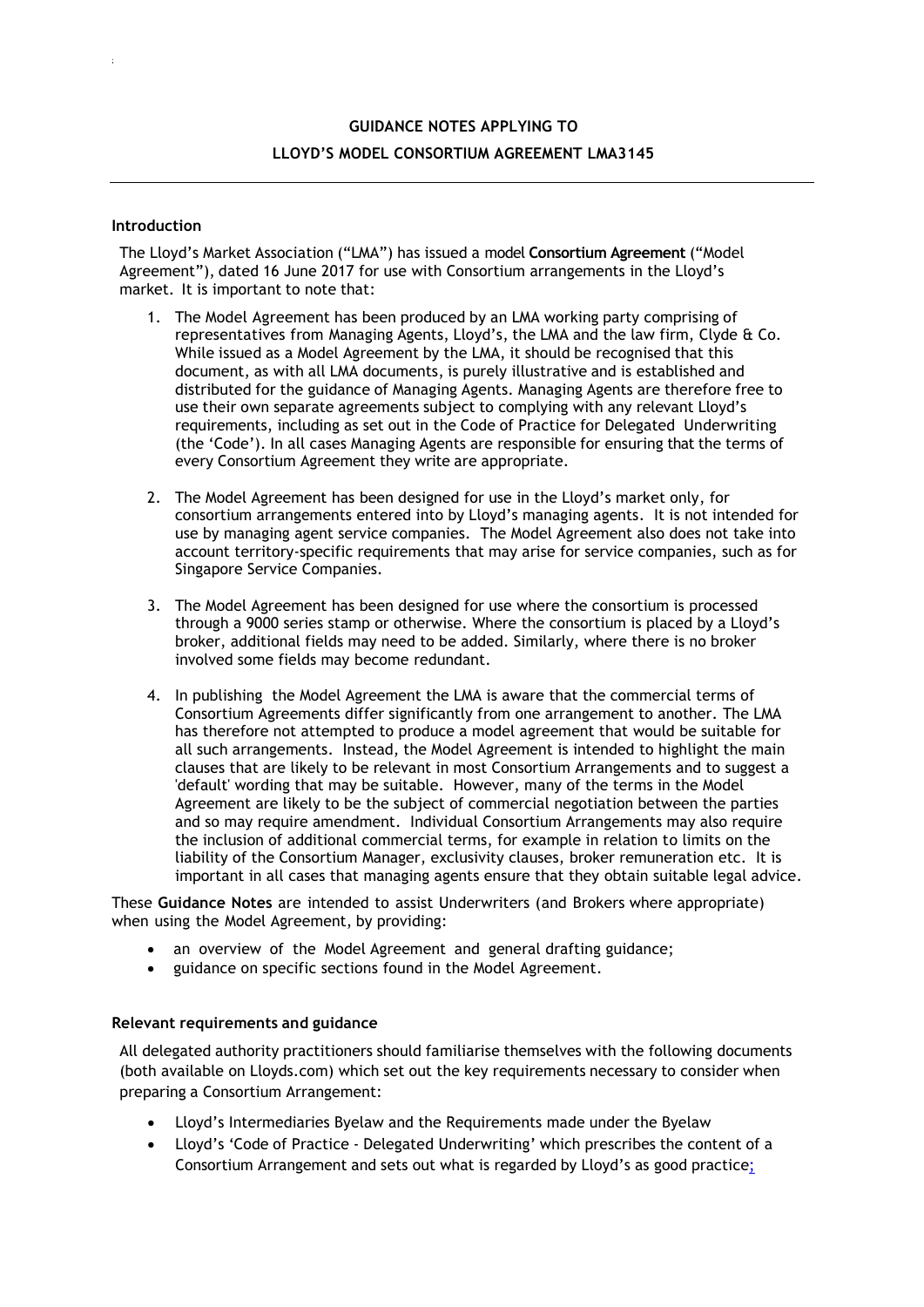**Please note that nothing in these Guidance Notes is intended to, or should be construed as, superseding, amending or derogating in any way from the terms of the Model Agreement itself.**

;

| <b>Parties and Introduction</b>                                                                                      | The 'table of security' in the first paragraph of the Introduction to<br>the new Model Agreement refers to the page at the end of the<br>document, following the Schedule. By inserting their details here<br>and signing, the parties agree to be bound to the agreement. The<br>proportions shown should always total 100%.                                                                                                                                  |
|----------------------------------------------------------------------------------------------------------------------|----------------------------------------------------------------------------------------------------------------------------------------------------------------------------------------------------------------------------------------------------------------------------------------------------------------------------------------------------------------------------------------------------------------------------------------------------------------|
|                                                                                                                      | The Consortium Agreement is an agreement between the managing<br>agent of the lead syndicate (the 'Consortium Manager') and the<br>members of the following syndicates (the 'Following<br>Underwriters'). In accordance with the terms of the Consortium<br>Agreement, the Following Underwriters agree to delegate authority<br>to the Consortium Manager to underwrite on their behalf and to<br>administer the policies bound (including to handle claims). |
|                                                                                                                      | Note that the syndicate members of the lead syndicate (the 'Lead<br>Underwriters') are not a party to the Consortium Agreement. This<br>is because the Lead Underwriters delegate all necessary authority<br>to the Consortium Manager by way of the managing agent's<br>agreement that all members enter into with their managing agents.                                                                                                                     |
|                                                                                                                      | This is explained in the Introduction to the Model Consortium<br>Agreement.                                                                                                                                                                                                                                                                                                                                                                                    |
| <b>Agreement Number</b>                                                                                              | The Agreement Number is the number by which the Agreement can<br>be identified.                                                                                                                                                                                                                                                                                                                                                                                |
| <b>Unique Market Reference</b>                                                                                       | Consortia processed through a 9000 series number may not require a                                                                                                                                                                                                                                                                                                                                                                                             |
| <b>Number</b>                                                                                                        | Unique Market Reference (UMR) for processing purposes as risks<br>attaching will attach to the individual UMRs of those risks. If the<br>method of processing requires a UMR (for example where an FDO<br>needs to be signed to allow fees and/or commission to be processed<br>via the bureau), please use the below guideline:                                                                                                                               |
|                                                                                                                      | The UMR will be in a standard format and will include the Lloyd's<br>Broker number, or Internal Broker Number of the Consortium<br>Manager if the Consortium is to be processed directly by the<br>Consortium Manager.                                                                                                                                                                                                                                         |
| <b>Section 1</b><br><b>Establishment of</b><br>Consortium; Effective date<br>and registration of<br><b>Agreement</b> | The Consortium Manager is not authorised to act on behalf of the<br>Following Underwriters until the Consortium Manager and the<br>Following Underwriters have signed the Agreement. The Agreement<br>should be executed by a person duly authorised by the Consortium<br>Manager signing and dating the Table of Security. The document<br>signed should, at the time it is signed, append any attachments<br>identified in the Schedule.                     |
|                                                                                                                      | All Consortia must be registered with Lloyd's Delegated Authorities<br>team at consortia@lloyds.com prior to inception. If necessary, the<br>Consortium manager or another party on their behalf should register<br>the consortium with Xchanging to facilitate the processing of risks<br>attaching.                                                                                                                                                          |
|                                                                                                                      | It will usually be the case that the Consortium Manager arranges for<br>the agreement to be signed by the managing agents of the Following<br>Underwriters. Once all parties have signed it, the Consortium<br>Manager should take appropriate steps to ensure that the fully<br>executed Agreement is made available to the Following                                                                                                                         |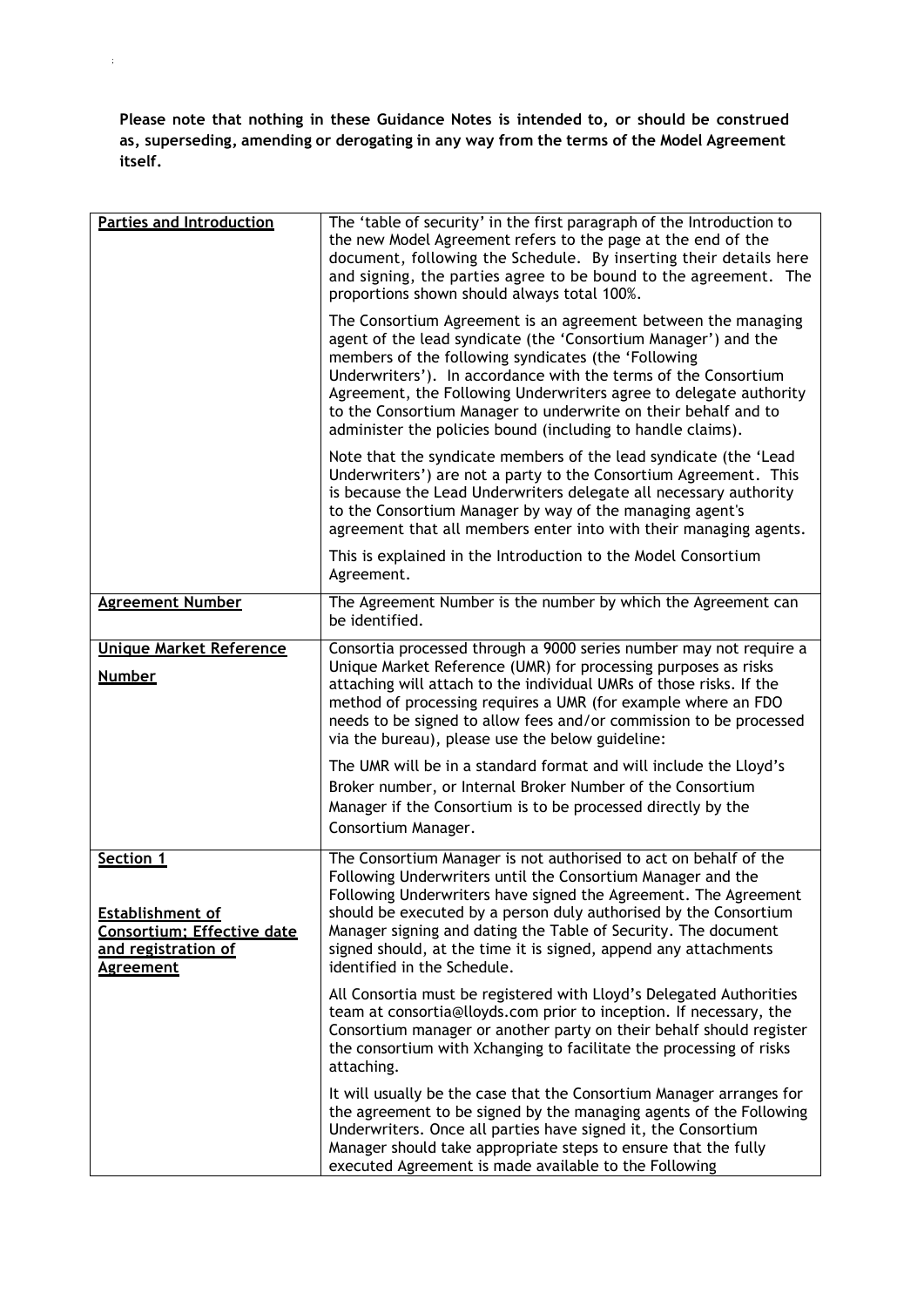|                                                    | Underwriters.                                                                                                                                                                                                                                                                                                                                                                                                                                                                                                                                            |
|----------------------------------------------------|----------------------------------------------------------------------------------------------------------------------------------------------------------------------------------------------------------------------------------------------------------------------------------------------------------------------------------------------------------------------------------------------------------------------------------------------------------------------------------------------------------------------------------------------------------|
|                                                    | The format of the stamp to be used by the Consortium Manager<br>should be agreed by the Following Underwriters prior to its usage.                                                                                                                                                                                                                                                                                                                                                                                                                       |
| Section 2<br>Period                                | The period of the Agreement will ordinarily be no more than 12<br>months from inception. For any consortium agreement using a 9000<br>series processing number please see separate processing guidance on<br>Lloyds.com.                                                                                                                                                                                                                                                                                                                                 |
|                                                    | In order to provide clarity on time zones the default wording in the<br>Agreement states "the period is from [date] to [date], both days<br>inclusive, any time zone". Alternatively, it is permissible to state a<br>specific time zone and time if desired.                                                                                                                                                                                                                                                                                            |
| Section 3                                          | The Schedule must identify the following:                                                                                                                                                                                                                                                                                                                                                                                                                                                                                                                |
| Person(s) responsible for<br>operation and control | Sub-section 3.1: name(s) of the individual(s) at the Consortium<br>Manager who is(are) directly responsible, on behalf of the<br>Consortium Manager, for the overall operation and control of the<br>Agreement;<br>Sub-section 3.2: name(s) of the individual(s) who is (are)<br>$\bullet$<br>authorised to bind insurances under the Agreement;                                                                                                                                                                                                         |
|                                                    | Sub-section 3.3: name(s) of the individual(s) with overall<br>$\bullet$<br>responsibility to issue documents evidencing insurances bound<br>under the Agreement. Where risks are to be written using the<br>MRC format, and the MRC will be the only document issued<br>evidencing insurance, then the Schedule should state "Not<br>applicable in respect of risks where the document evidencing<br>insurance is the MRC contract".); and<br>Sub-section 3.4: name(s) of the individual(s) authorised to<br>$\bullet$<br>exercise any claims authority. |
|                                                    | Sub-section 3.5. In the case of temporary absence, the Consortium<br>Manager only needs to notify the Following Underwriters if an<br>absence is likely to impair performance of the Agreement. If there<br>are suitably appointed alternative persons then the Consortium<br>Manager does not need to make a notification.                                                                                                                                                                                                                              |
| Section 4<br><b>Grant of Authority</b>             | This section is the key provision that delegates authority to the<br>Consortium Manager to act on behalf of the Following Underwriters,<br>to write business and perform activities, which are ancillary to<br>underwriting (such as marketing the Consortium and entering into<br>agreements on behalf of the Consortium, etc.).                                                                                                                                                                                                                        |
|                                                    | Sub-section 4.1.3                                                                                                                                                                                                                                                                                                                                                                                                                                                                                                                                        |
|                                                    | The Consortium Manager should consider whether there may be<br>additional authority required under the Consortium Arrangement,<br>which should be set out in sub-section 4.1.3 of the Schedule.<br>Examples of further authority which the Consortium Manager might<br>require include the authority to enter into Non-Disclosure<br>Agreements with third parties etc.                                                                                                                                                                                  |
|                                                    | Sub-section 4.2.4                                                                                                                                                                                                                                                                                                                                                                                                                                                                                                                                        |
|                                                    | Where the Consortium Manager will be submitting regulatory<br>returns, it should ensure that these are submitted within the<br>required timeframes. Any specific regulatory returns, known to the<br>Consortium Manager at the inception of the Agreement, which will<br>need to be submitted should be referenced within the Schedule<br>under sub-section 6.1.                                                                                                                                                                                         |
|                                                    |                                                                                                                                                                                                                                                                                                                                                                                                                                                                                                                                                          |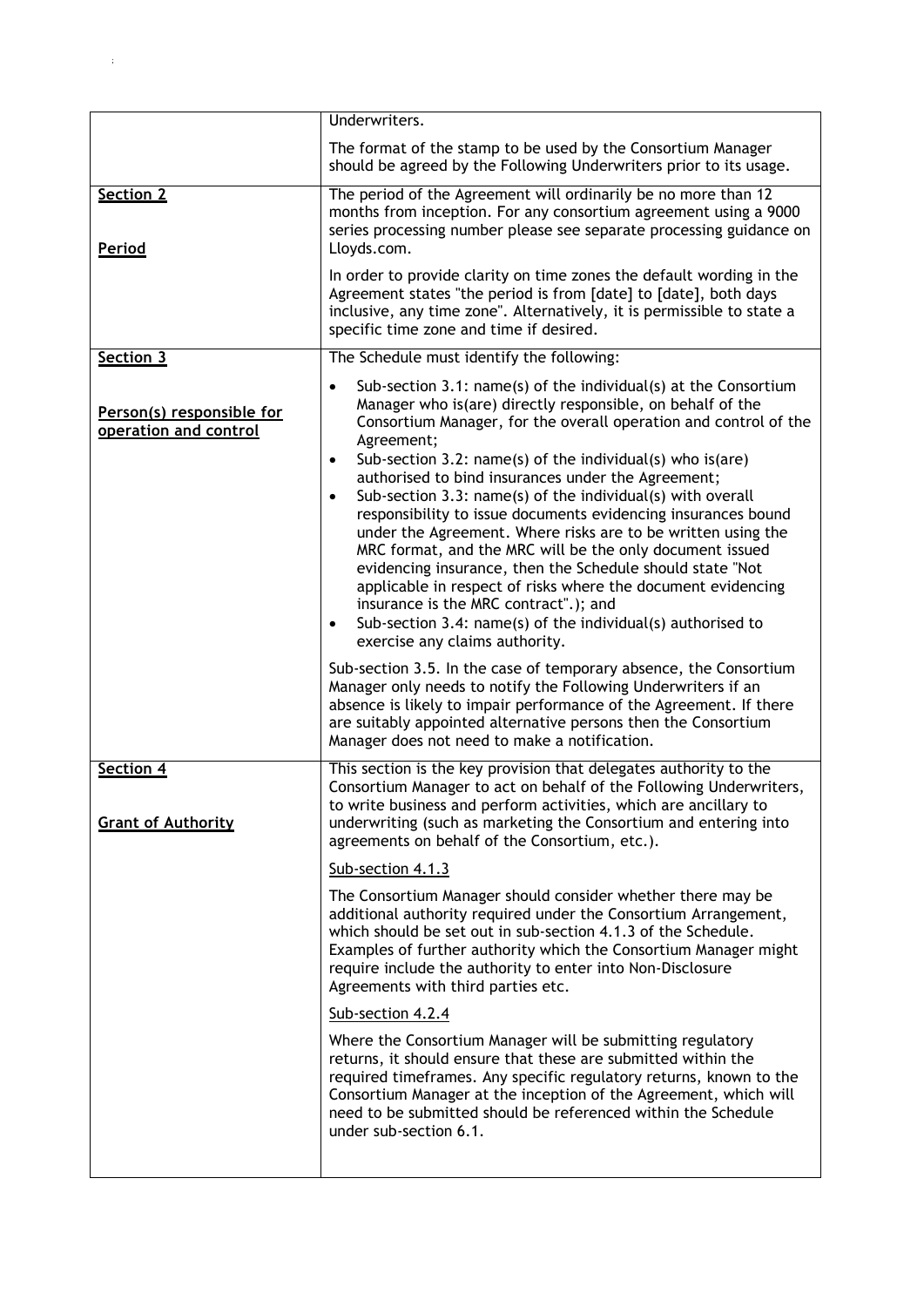| Section 5                                                                       | Sub-section 5.1                                                                                                                                                                                                                                                                                                                                                                                                                                                                                                        |
|---------------------------------------------------------------------------------|------------------------------------------------------------------------------------------------------------------------------------------------------------------------------------------------------------------------------------------------------------------------------------------------------------------------------------------------------------------------------------------------------------------------------------------------------------------------------------------------------------------------|
| <b>Delegation of Authority</b>                                                  | A Consortium Manager is not permitted to delegate its authority to<br>any other person without the agreement of the Following<br>Underwriters. This includes all forms of delegated authority<br>(including binding authorities and line slips). The Following<br>Underwriters should adopt an appropriate compliance regime, which<br>should include consideration of Lloyd's requirements.                                                                                                                           |
|                                                                                 | If the consortium members wish to authorise the Consortium<br>Manager to enter into contracts of delegated authority this should<br>be stated expressly under section 6.1 with any limitations on the<br>scope of authority and reporting requirements.                                                                                                                                                                                                                                                                |
|                                                                                 | See also guidance under section 8.                                                                                                                                                                                                                                                                                                                                                                                                                                                                                     |
| Section 6                                                                       | Sub-section 6.1                                                                                                                                                                                                                                                                                                                                                                                                                                                                                                        |
| <b>Other Conditions,</b><br>Requirements and / or<br>Amendments relating to the | This section of the Schedule SHOULD NOT be used to identify, add or<br>amend terms and conditions of the individual insurances to be bound<br>by the Consortium Manager. Instead, these items should be dealt<br>with in section 19.                                                                                                                                                                                                                                                                                   |
| operation of the Agreement.                                                     | Therefore, sub-section 6.1 of the Schedule SHOULD ONLY be used to<br>identify any:                                                                                                                                                                                                                                                                                                                                                                                                                                     |
|                                                                                 | Additional or supplementary terms, conditions and/or<br>requirements that are not contained elsewhere within the<br>Agreement (For example: consideration may be given in this section<br>to any particular conditions relating to the purchase of reinsurance);                                                                                                                                                                                                                                                       |
|                                                                                 | <b>OR</b>                                                                                                                                                                                                                                                                                                                                                                                                                                                                                                              |
|                                                                                 | any amendments to the Agreement (i.e. changes or amendments to<br>the Model Agreement text). The section or sub-section numbers of<br>the Agreement which are the subject of amendment(s) must be<br>shown, together with the replacement text.                                                                                                                                                                                                                                                                        |
| Section 7<br><b>Authorised Class(es) of</b><br><b>Business and Coverage(s)</b>  | The agreement should clearly specify the nature or types of risks<br>which the Consortium Manager will be authorised to write under the<br>agreement. Consideration should be given as to when risks may<br>require that Following Underwriters review or confirm acceptance to<br>the risk being bound, particularly where the scope of the agreement<br>has been set quite broadly.                                                                                                                                  |
|                                                                                 | Sub-section 7.1                                                                                                                                                                                                                                                                                                                                                                                                                                                                                                        |
|                                                                                 | This section should:                                                                                                                                                                                                                                                                                                                                                                                                                                                                                                   |
|                                                                                 | be considered in conjunction with section 8 which together<br>allow flexibility to define the scope of the classes of business<br>and coverages which may be bound under the Agreement;<br>contain a precise description of the nature or classification of<br>the contracts of insurance that the Consortium Manager will be<br>authorised to bind under the Agreement;<br>also make it clear whether the Agreement allows the Consortium<br>Manager to accept insurance business or reinsurance business or<br>both. |
|                                                                                 | The phrase 'All Risks' should not be used without proper<br>qualification e.g. 'All Risks of Physical Loss or Damage'.                                                                                                                                                                                                                                                                                                                                                                                                 |
|                                                                                 | Any exclusions to the listed classes of business and coverages<br>applicable to the whole Agreement must appear in sub-section                                                                                                                                                                                                                                                                                                                                                                                         |

 $\mathbb{R}^2$  ;  $\mathbb{R}^2$  ;  $\mathbb{R}^2$  ;  $\mathbb{R}^2$  ;  $\mathbb{R}^2$  ;  $\mathbb{R}^2$  ;  $\mathbb{R}^2$  ;  $\mathbb{R}^2$  ;  $\mathbb{R}^2$  ;  $\mathbb{R}^2$  ;  $\mathbb{R}^2$  ;  $\mathbb{R}^2$  ;  $\mathbb{R}^2$  ;  $\mathbb{R}^2$  ;  $\mathbb{R}^2$  ;  $\mathbb{R}^2$  ;  $\mathbb{R}^2$  ;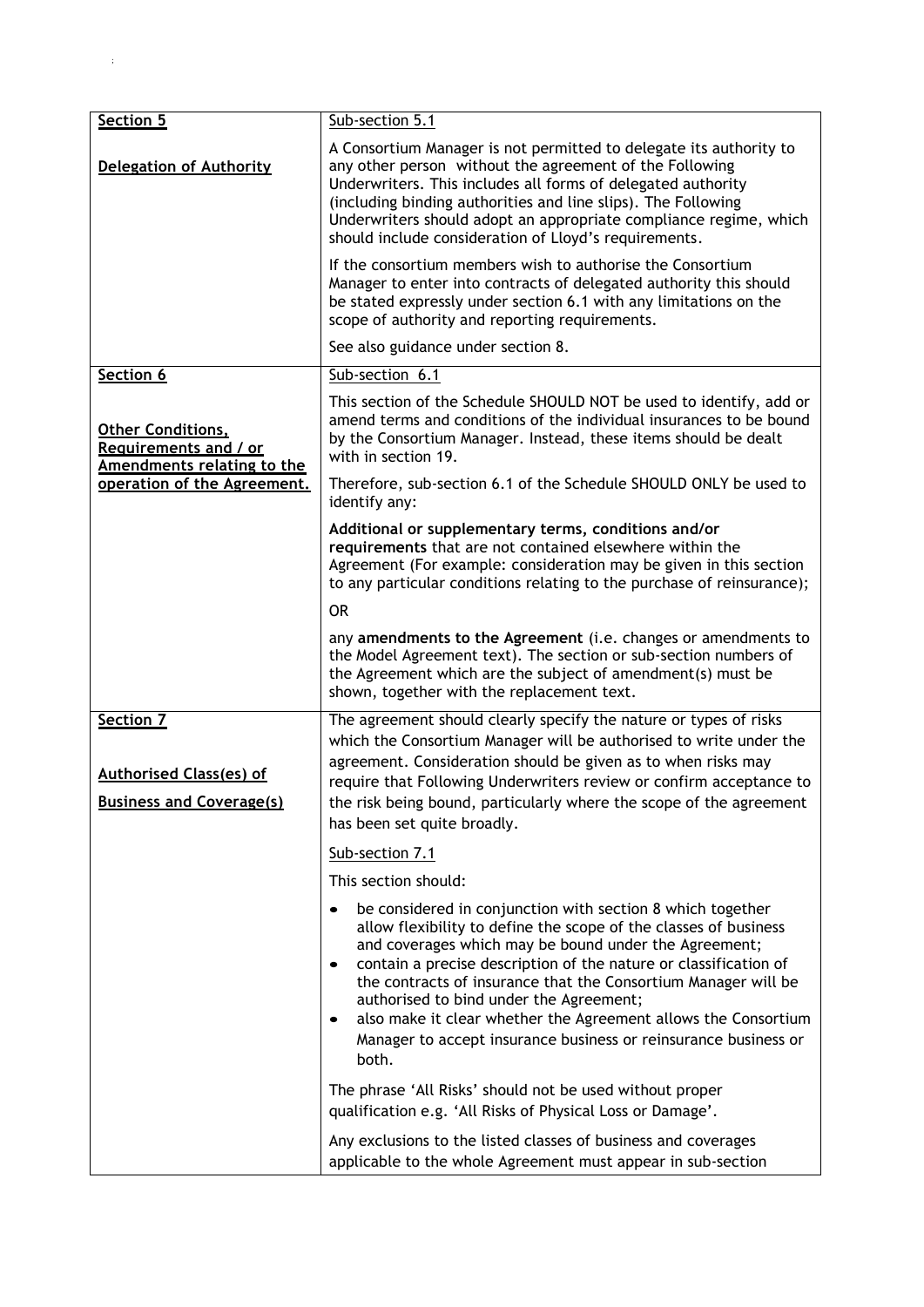|                                                                 | 8.1.6.                                                                                                                                                                                                                                                                                                                                                                                             |
|-----------------------------------------------------------------|----------------------------------------------------------------------------------------------------------------------------------------------------------------------------------------------------------------------------------------------------------------------------------------------------------------------------------------------------------------------------------------------------|
|                                                                 | Underwriters should consider whether any specific business plan<br>should be agreed prior to writing the Agreement and referenced<br>within this section.                                                                                                                                                                                                                                          |
| Section 8                                                       | Sub-section 8.1.5                                                                                                                                                                                                                                                                                                                                                                                  |
| <b>Excluded Class(es) of</b><br><b>Business and Coverage(s)</b> | The authority to delegate authority to any other entity or through<br>any other agreement is automatically excluded from the Agreement.<br>If the consortium members wish to authorise the Consortium<br>Manager to enter into contracts of delegated authority this should<br>be stated expressly under section 6.1 with any limitations on the<br>scope of authority and reporting requirements. |
|                                                                 | See also guidance under section 5.                                                                                                                                                                                                                                                                                                                                                                 |
|                                                                 | Sub-section 8.1.6                                                                                                                                                                                                                                                                                                                                                                                  |
|                                                                 | This part of the Schedule must show only those exclusions relevant<br>to the Authorised Class(es) of Business and Coverage(s) specified<br>within sub-section 7.1 of the Schedule.                                                                                                                                                                                                                 |
|                                                                 | Underwriters and Brokers should note that sub-section 8.1.6 of the<br>Schedule is not the appropriate place to list or attach exclusion<br>clauses for the individual insurances bound. Specific exclusion<br>clauses for the individual insurances bound should be referred to in<br>sub-section 19.2 of the Schedule.                                                                            |
|                                                                 | Consideration should be given to classes subject to special approval<br>as per Lloyd's 'Performance Management - Supplemental<br>Requirements & Guidance'.                                                                                                                                                                                                                                         |
| Section 9                                                       | Sub-section 9.1                                                                                                                                                                                                                                                                                                                                                                                    |
| <b>Territorial Limitations</b>                                  | Identifies the geographical location of risks (as applicable) which are<br>acceptable under the Agreement.                                                                                                                                                                                                                                                                                         |
|                                                                 | Terms such as 'and contiguous' should be avoided where possible<br>(where this term is used, such contiguous areas should be listed for<br>clarity).                                                                                                                                                                                                                                               |
|                                                                 | Sub-section 9.2                                                                                                                                                                                                                                                                                                                                                                                    |
|                                                                 | This section is used to identify where insureds are domiciled. The<br>location of an insured's domicile is the location in which the insured<br>lives, if the insured is a private individual or, if the insured is a<br>company or other corporate body, in which it is established.                                                                                                              |
|                                                                 | Only the territories from which risks or insureds may be accepted<br>under the Agreement should be listed in sub-section(s) 9.1 and 9.2<br>respectively.                                                                                                                                                                                                                                           |
|                                                                 | For further guidance on location of risk definitions refer to the<br>Crystal and the Risk Locator Tool on lloyds.com.                                                                                                                                                                                                                                                                              |
|                                                                 | Sub-section 9.3                                                                                                                                                                                                                                                                                                                                                                                    |
|                                                                 | This deals with the geographical scope of the insurance coverage<br>which may be granted under the individual insurances bound under<br>the Agreement. This may be wider than the territories shown under<br>sub-sections 9.1 and 9.2.                                                                                                                                                             |
| Section 10                                                      | The maximum limits of liability or sums insured in respect of<br>insurances bound by the Consortium Manager must be shown in sub-<br>section 10.1 of the Schedule.                                                                                                                                                                                                                                 |
| <b>Maximum Limits of</b>                                        | If there is more than one class and coverage under sub-section 7.1                                                                                                                                                                                                                                                                                                                                 |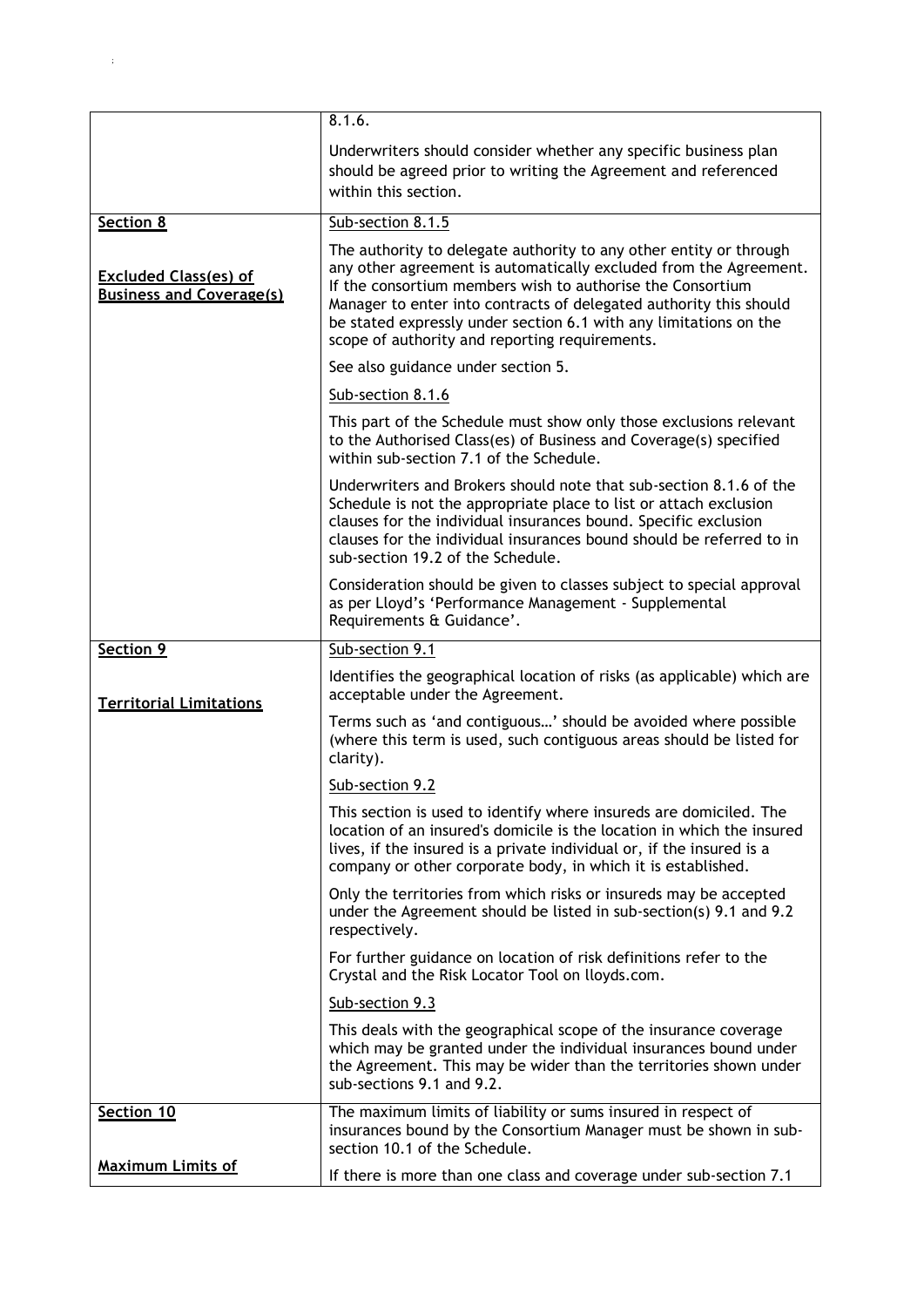| <b>Liability/Sums Insured</b>                       | the maximum limits must be clearly stated for each class and<br>coverage.                                                                                                                                                                                                                                                                                                                                                                                           |
|-----------------------------------------------------|---------------------------------------------------------------------------------------------------------------------------------------------------------------------------------------------------------------------------------------------------------------------------------------------------------------------------------------------------------------------------------------------------------------------------------------------------------------------|
|                                                     | Consideration should be given to the limits being accepted under the<br>agreement and the management of aggregation where applicable,<br>including the potential referral of risks to the Following<br>Underwriters for acceptance within a specified timeframe. For<br>agreements with multiple sections, Managing Agents should have<br>particular regard to any cross-class aggregation that may arise.                                                          |
| Section 11                                          | Sub-section 11.1                                                                                                                                                                                                                                                                                                                                                                                                                                                    |
| <b>Premiums, Deductibles and</b><br><b>Excesses</b> | This should state how the premium will be calculated for each<br>individual insurance. If a rating schedule is to apply, it can either be<br>set out here or referenced here and attached to the Agreement.                                                                                                                                                                                                                                                         |
|                                                     | Sub-section 11.2                                                                                                                                                                                                                                                                                                                                                                                                                                                    |
|                                                     | This should state any deductibles/excesses to apply to each<br>individual insurance. If this information forms part of the rating<br>schedule under 11.1, then it is acceptable to refer back to sub-<br>section 11.1.                                                                                                                                                                                                                                              |
|                                                     | In the event that the rating and/or any applicable deductibles<br>and/or excesses are contained within a separate guide or manual or<br>other document (including any electronic data), reference to such<br>guide, manual or other document should be made within sub-<br>sections 11.1 and/or 11.2 of the Schedule.                                                                                                                                               |
| Section 12                                          | Sub-section 12.1                                                                                                                                                                                                                                                                                                                                                                                                                                                    |
| <b>Gross Premium Income Limit</b>                   | The Agreement must contain a gross premium income limit as per<br>sub- section 12.1 of the Schedule. The Consortium Manager must not<br>bind any insurance(s) that would cause it to exceed the limit shown<br>in sub-section 12.1.                                                                                                                                                                                                                                 |
|                                                     | Sub-section 12.2                                                                                                                                                                                                                                                                                                                                                                                                                                                    |
|                                                     | The Consortium Manager is required to notify the Following<br>Underwriters if the premium income reaches the percentage of the<br>overall limit which is to be shown in sub-section 12.2 of the<br>Schedule.                                                                                                                                                                                                                                                        |
| Section 13                                          | Sub-section 13.1                                                                                                                                                                                                                                                                                                                                                                                                                                                    |
| <b>Period of Insurances Bound</b>                   | This part of the Schedule allows for the standard and the maximum<br>period(s) for insurances bound allowed by Underwriters for the<br>relevant classes of business.                                                                                                                                                                                                                                                                                                |
|                                                     | Sub-section 13.3 of the Schedule must state the maximum number of<br>days an insurance is allowed to be bound in advance of its inception<br>date. This should not exceed the Agreement's cancellation notice<br>period under Section 33.                                                                                                                                                                                                                           |
|                                                     | As Lloyd's syndicates are annual ventures, Consortium Agreements<br>must ensure that business is allocated correctly across different<br>years of account. All business written under a Consortium<br>Agreement must be allocated to the year of account of the syndicate<br>that entered into the Consortium Agreement. This includes all long<br>term policies unless other arrangements are made to cancel and<br>rewrite them into subsequent years of account. |
| Section 14<br><b>Automatic or Tacit Renewal</b>     | Unless agreed by the Following Underwriters or where it is<br>mandatory by law or regulation, the Consortium Manager is not<br>authorised to bind insurances which provide for automatic/tacit<br>renewal.                                                                                                                                                                                                                                                          |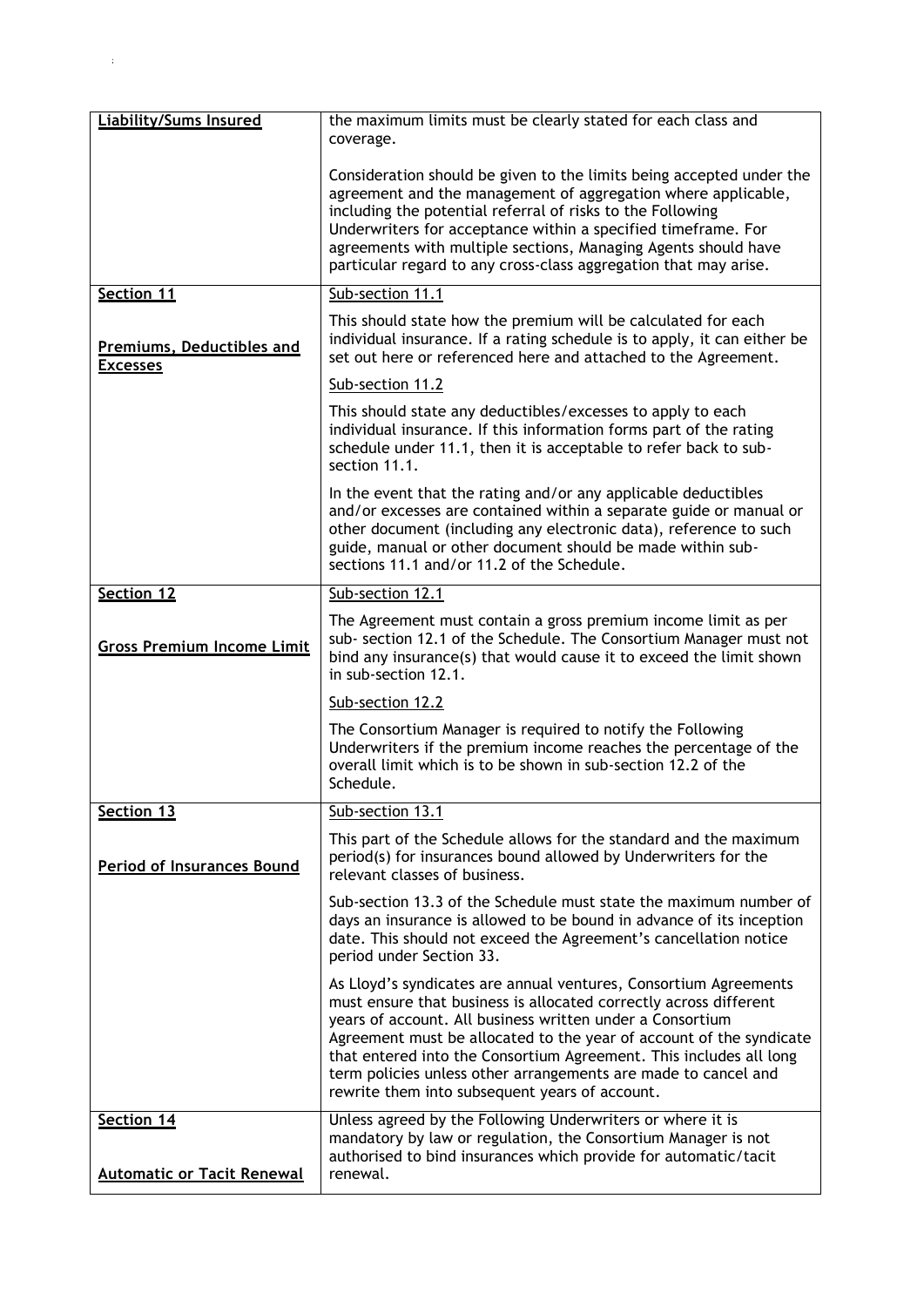| $\underline{\mathsf{of}}$<br><b>Insurances Bound</b> | If automatic / tacit renewal is not mandatory then express written<br>permission from the Following Underwriters should be obtained and<br>shown in sub-section 6.1 of the Schedule. Any reporting required by<br>the Following Underwriters on automatic/tacit renewals should be<br>referenced within sub-section 22.                                                                                                                                               |
|------------------------------------------------------|-----------------------------------------------------------------------------------------------------------------------------------------------------------------------------------------------------------------------------------------------------------------------------------------------------------------------------------------------------------------------------------------------------------------------------------------------------------------------|
|                                                      | If automatic / tacit renewal is mandatory or the Following<br>Underwriters grant permission, the Consortium Manager must<br>comply with any applicable laws or regulation which relate to the<br>review of each insurance bound prior to its individual renewal date<br>in order to lapse the insurance or offer renewal terms.                                                                                                                                       |
| Section 15<br><b>Premium Finance</b>                 | Premium finance transactions are not provided for by this<br>Agreement and must not be entered into by the Consortium Manager<br>or other entity on behalf of the Following Underwriters or in the<br>Following Underwriters' name.                                                                                                                                                                                                                                   |
| <b>Contracts</b>                                     | The Consortium Manager and Insureds may have premium finance<br>arrangements in place but these should form a separate contractual<br>relationship between the applicable parties involved.                                                                                                                                                                                                                                                                           |
| Section 16                                           | Sub Section 16.1                                                                                                                                                                                                                                                                                                                                                                                                                                                      |
| <b>Commission(s) and Fees</b>                        | The maximum deductions allowable by the Consortium Manager in<br>respect of insurances bound should be specified within this sub-<br>section, encompassing any brokerage shared or fees or commissions<br>paid by the Consortium Manager to others. The amounts stated<br>should be exclusive of the Consortium Manager's own Commission(s)<br>or Fees.                                                                                                               |
|                                                      | Sub-section 16.2                                                                                                                                                                                                                                                                                                                                                                                                                                                      |
|                                                      | The Consortium Manager's Commission or Fees should be specified in<br>sub-section 16.2 of the Schedule. This sub section is only in respect<br>of commissions or fees paid by the Following Underwriters to the<br>Consortium Manager for its services in operating the agreement.                                                                                                                                                                                    |
|                                                      | The parties may wish to separately agree the mechanics of<br>processing, and should consider issues such as risk code splits.                                                                                                                                                                                                                                                                                                                                         |
|                                                      | Where a Broker has been involved in the arrangement of the<br>Consortium Agreement, any brokerage due to the Broker should be<br>shown as a Non Schedule item and be set out separately in the<br>Broker Remuneration and Deductions section.                                                                                                                                                                                                                         |
|                                                      | Sub-section 16.3                                                                                                                                                                                                                                                                                                                                                                                                                                                      |
|                                                      | In the event of the Agreement not being subject to Contingent or<br>Profit Commission then "Not Applicable" should be shown in sub-<br>section 16.3 of the Schedule.                                                                                                                                                                                                                                                                                                  |
|                                                      | If there is a Contingent or Profit Commission applicable, sub- section<br>16.3 is to be completed with the full formula applicable to the<br>calculation of any contingent or profit commission, including the<br>date(s) on which it shall be calculated. If a separate Contingent or<br>Profit Commission Clause is required then "as attached" should be<br>stated in sub-section 16.3 of the Schedule and the full clause should<br>be attached to the agreement. |
|                                                      | For Consortia using a 9000 number the Consortium Manager should<br>consult Xchanging Market Communication 2014/001 with regards to<br>how Profit Commissions should be processed.                                                                                                                                                                                                                                                                                     |
| Section 17                                           | If Commission(s) and fees are not to be refunded to the following<br>underwriters as provided for in sub sections 16.1 & 16.2 of the model<br>agreement then this section will need to be amended under sub-                                                                                                                                                                                                                                                          |

 $\mathbf{g}^{\dagger}$  ;  $\mathbf{g}^{\dagger}$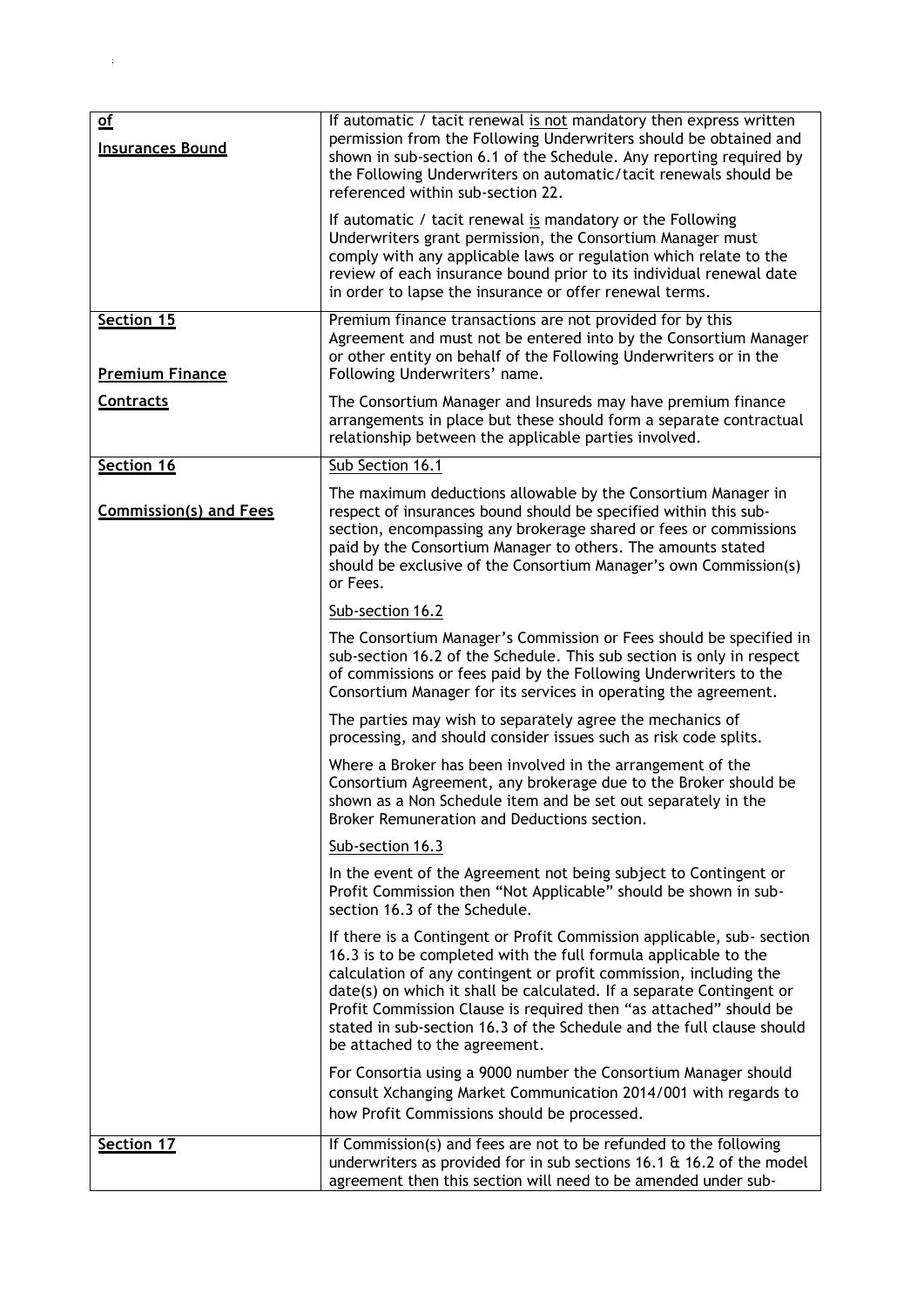|                                            | section 6.1.                                                                                                                                                                                                                                                                                                                                                                                                                                                                                                                                                                                                                                                                          |
|--------------------------------------------|---------------------------------------------------------------------------------------------------------------------------------------------------------------------------------------------------------------------------------------------------------------------------------------------------------------------------------------------------------------------------------------------------------------------------------------------------------------------------------------------------------------------------------------------------------------------------------------------------------------------------------------------------------------------------------------|
| Section 19                                 | The format of the contract documentation should be detailed and                                                                                                                                                                                                                                                                                                                                                                                                                                                                                                                                                                                                                       |
| <b>Contract Documentation</b>              | agreed in the Agreement prior to inception as this may vary due to<br>the distribution channel. For example, where a London broker is<br>present within the distribution chain the format will usually be the<br>MRC. Conversely, where no London broker is present in the chain the<br>consortium members may agree an alternative format for the<br>contractual documentation.                                                                                                                                                                                                                                                                                                      |
|                                            | Sub-section 19.2                                                                                                                                                                                                                                                                                                                                                                                                                                                                                                                                                                                                                                                                      |
|                                            | The identification of the Application or Proposal forms, Wordings,<br>Conditions, Clauses, Endorsements, Warranties and Exclusions<br>should be made by unique reference number under sub-section 19.2<br>of the Schedule, but if 'bespoke' they should be attached to the<br>Agreement. In the event that the class(es) of business and<br>coverage(s) does/do not require an application or proposal form sub-<br>section 19.2 of the Schedule should state "No Application Form or<br>Proposal Form Applies". The application forms, proposal forms or<br>contractual wordings set out in sub-section 19.2 should be agreed by<br>the Following Underwriters prior to their usage. |
|                                            | It is the responsibility of the Consortium Manager to ensure that all<br>contract documentation meets the legal and regulatory<br>requirements that apply in the territory. For further details please<br>see Crystal (available on Lloyd's.com).                                                                                                                                                                                                                                                                                                                                                                                                                                     |
|                                            | Sub-section 19.2 of the Schedule SHOULD ONLY be used to identify<br>Wordings, Conditions, Clauses, Endorsements, Warranties and<br>Exclusions applicable to insurances bound and SHOULD NOT be used<br>to identify, add, or amend terms and conditions of the Agreement<br>itself, as these should be specified under sub-section 6.1.                                                                                                                                                                                                                                                                                                                                                |
| Section 20<br><b>Claims and Recoveries</b> | The model Agreement has been prepared on the basis that the<br>Consortium Manager will have authority to handle claims. If the<br>parties have agreed any special arrangements for the handling of<br>claims (for example, the circumstances in which the Consortium<br>Manager must notify details of claims to the Following Underwriters)<br>then this should be set out in the Schedule.                                                                                                                                                                                                                                                                                          |
|                                            | Where the Lloyd's Claim Scheme applies then the handling of the<br>claim will need to be in accordance with the requirements of the<br>Lloyd's Claim Scheme. Lloyd's has provided guidance on the<br>determining of claims involving Consortia and this is outlined in<br>Market Bulletin Y4846. It is important to ensure that any<br>arrangements for the handling of claims agreed between the parties<br>are consistent with the requirements of the Lloyd's Claim Scheme.                                                                                                                                                                                                        |
|                                            | In general, if a policy is written by a single Consortium, and there is<br>no other Lloyd's participation then the claims authority of the<br>Consortium Manager will be determined by the terms of the<br>Consortium Agreement rather than the slip. However, in accordance<br>with the Lloyd's Claims Scheme principles, there should not be more<br>than one Lloyd's syndicate with a claims agreement role on standard<br>claims and not more than two on complex claims.                                                                                                                                                                                                         |
|                                            | If the risk is written by more than one Consortium and/or there is<br>additional Lloyd's participation it is considered a subscription risk<br>and claims would therefore be in scope for the Lloyd's Claim Scheme<br>(provided the scope criteria stated in Part 2, paragraph 1 of the<br>Lloyd's Claim Scheme (Combined) are fulfilled). The Consortium<br>Manager will therefore not have a claims agreement role if it is not                                                                                                                                                                                                                                                     |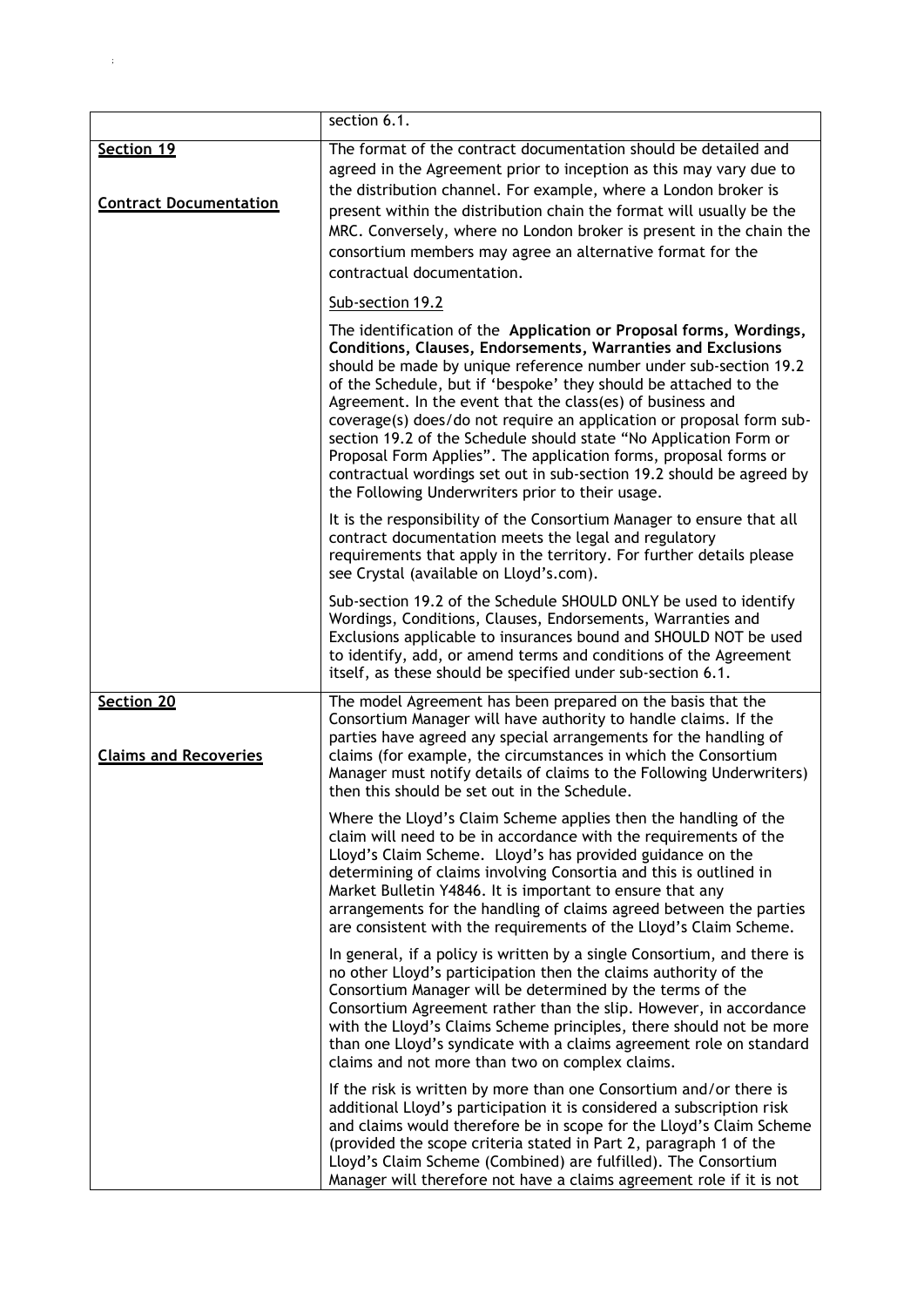|                                                          | identified as the first or second Lloyd's lead on the slip. If the<br>Consortium is slip lead or second lead then the Consortium Manager<br>will have claims authority not only for the other Consortium<br>members but also for other syndicates on the slip outside the<br>Consortium (as per the Claims Scheme).<br>For Complex claims it would be the first syndicate outside of the                                                                                                                                                                                             |
|----------------------------------------------------------|--------------------------------------------------------------------------------------------------------------------------------------------------------------------------------------------------------------------------------------------------------------------------------------------------------------------------------------------------------------------------------------------------------------------------------------------------------------------------------------------------------------------------------------------------------------------------------------|
|                                                          | Consortium who fulfils the Second Lead role (or in the case of two<br>Consortia on risk the delegated claims agreement party of the<br>following Consortium should fulfil the Second Lead role for claims<br>agreement).                                                                                                                                                                                                                                                                                                                                                             |
| Section 21<br><b>Complaints or Proceedings</b>           | In respect of the day to day handling of complaints, it is not<br>expected that the Consortium Manager will notify the Following<br>Underwriters of all complaints received, and any reporting<br>requirements to Lloyd's will be the responsibility of the Consortium<br>Manager.                                                                                                                                                                                                                                                                                                   |
|                                                          | However, the Consortium Manager is required to promptly notify the<br>Following Underwriters of all complaints made in relation to the<br>insurances bound under the Agreement which might adversely affect<br>the reputation of the Following Underwriters or Lloyd's, give rise to<br>litigation, or result in a complaint to any regulatory authority.                                                                                                                                                                                                                            |
| Section 22                                               | This section is designed to offer the Following Underwriters the<br>opportunity to state contractually their reporting requirements in<br>respect of:                                                                                                                                                                                                                                                                                                                                                                                                                                |
| <b>Risks Written</b>                                     | 1) Risks bound information                                                                                                                                                                                                                                                                                                                                                                                                                                                                                                                                                           |
| Bordereau(x)/Reporting and<br><b>Aggregate Exposures</b> | 2) Aggregates reporting information                                                                                                                                                                                                                                                                                                                                                                                                                                                                                                                                                  |
|                                                          | 3) Summary statistical information                                                                                                                                                                                                                                                                                                                                                                                                                                                                                                                                                   |
|                                                          | The Consortium Manager must provide or make information available<br>to the Following Underwriters specified under sub-section 22. The<br>premium reporting is dealt with under section 23.                                                                                                                                                                                                                                                                                                                                                                                          |
|                                                          | <b>Risks Written Bordereaux:</b>                                                                                                                                                                                                                                                                                                                                                                                                                                                                                                                                                     |
|                                                          | The Consortium Manager is responsible for ensuring that the<br>Following Underwriters receive sufficiently detailed information<br>regarding the risks being written on their behalf. The parties should<br>consider whether any additional details should be included in the<br>bordereaux, such as details regarding the source of the business and<br>the distribution channels (including any brokers or other<br>intermediaries). Where more granular information is available, then<br>this information should be provided to the Following Underwriters<br>wherever possible. |
|                                                          | The reporting frequency should clearly indicate which period is<br>being reported on.                                                                                                                                                                                                                                                                                                                                                                                                                                                                                                |
|                                                          | The Following Underwriters are expected to monitor, measure and<br>assess business written on their behalf accurately and on a timely<br>basis. In this regard, Lloyd's would expect that each declaration<br>attaching to the Agreement be assessed using appropriate exposure<br>and rating models with management information (both internal and<br>external) updated accordingly.                                                                                                                                                                                                |
|                                                          | <b>Aggregate Exposures reporting:</b>                                                                                                                                                                                                                                                                                                                                                                                                                                                                                                                                                |
|                                                          | For classes of business with the potential for aggregation of losses:                                                                                                                                                                                                                                                                                                                                                                                                                                                                                                                |

 $\mathbf{g}^{\mathrm{in}}_{\mathrm{in}}$  ;  $\mathbf{g}^{\mathrm{in}}_{\mathrm{in}}$  ;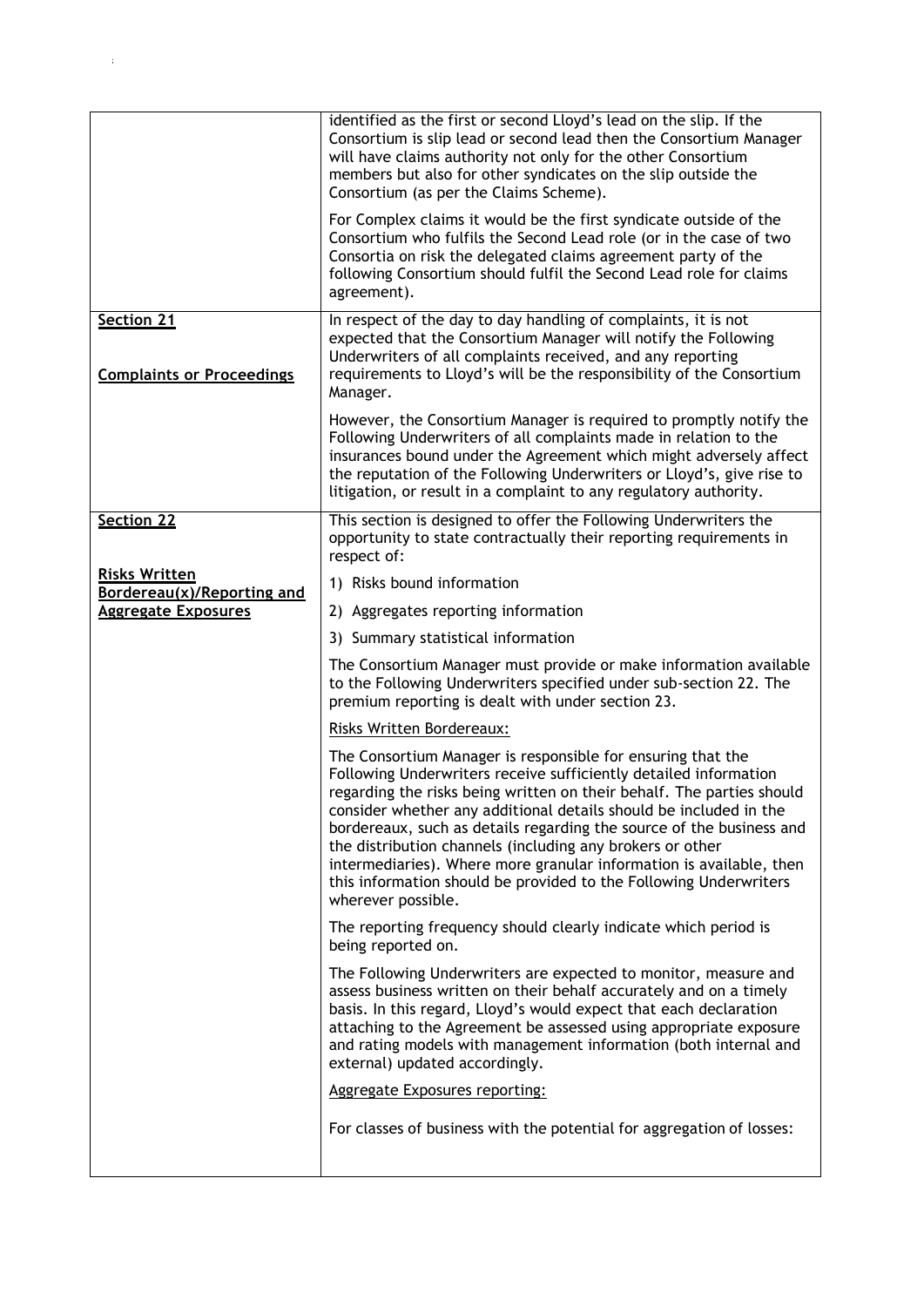|                                                                                     | Sub-section 22.2.1 of the Schedule should clearly detail the basis<br>$\bullet$<br>of monitoring aggregate exposures (for example the perils of<br>wind, earthquake, etc.);<br>Sub-section 22.2.2 of the Schedule should specify such aggregate<br>$\bullet$<br>exposure reporting intervals;<br>Sub-section 22.2.3 of the Schedule should specify the total<br>$\bullet$<br>aggregate limits the Consortium Manager is permitted to bind.<br>For some classes of business aggregate reporting will not apply and |
|-------------------------------------------------------------------------------------|-------------------------------------------------------------------------------------------------------------------------------------------------------------------------------------------------------------------------------------------------------------------------------------------------------------------------------------------------------------------------------------------------------------------------------------------------------------------------------------------------------------------|
|                                                                                     | the above sub-sections of the Schedule should show "Not<br>Applicable".                                                                                                                                                                                                                                                                                                                                                                                                                                           |
|                                                                                     | Sub-section 22.3: Summary Statistical information:                                                                                                                                                                                                                                                                                                                                                                                                                                                                |
|                                                                                     | This section is for details of the provision of regular information to<br>the Following Underwriters not covered elsewhere in the<br>Agreement. The type of information to be supplied should be<br>precisely specified and should not duplicate other sections of the<br>Agreement.                                                                                                                                                                                                                              |
| Section 23<br><b>Accounting</b><br>Bordereau(x)/Reporting and<br><b>Settlements</b> | In some specific cases, the Following Underwriters may take the<br>view that there is no need for separate premium bordereaux or data<br>as the Risks Written Bordereaux or 9000 number transactional data<br>already provided to the Following Underwriters contains all of the<br>information needed at the required times, or the information is<br>received by the Following Underwriters through other means.                                                                                                |
|                                                                                     | In this case both the 'reporting interval' and the 'maximum number<br>of days for reporting' under 23.2 or 23.4 of the Schedule can be<br>marked "Not applicable" in respect of premium information.                                                                                                                                                                                                                                                                                                              |
|                                                                                     | Sub-section 23.2                                                                                                                                                                                                                                                                                                                                                                                                                                                                                                  |
|                                                                                     | The provisions in the model wording permit the Following<br>Underwriters to specify (under sub-section 23.2) the intervals at<br>which the paid premium bordereaux or accounting information is<br>provided or made available to the Following Underwriters. The<br>method and/or format for reporting should specify the data required<br>or provide a template in a format agreed by the Following<br>Underwriters.                                                                                             |
|                                                                                     | Sub-section 23.3                                                                                                                                                                                                                                                                                                                                                                                                                                                                                                  |
|                                                                                     | The Consortium Manager should provide or make available claims<br>information in a format specified within sub-section 23.3 of the<br>Schedule.                                                                                                                                                                                                                                                                                                                                                                   |
|                                                                                     | The reporting interval for the information to be provided to the<br>Following Underwriters should also be specified within sub-section<br>23.3.                                                                                                                                                                                                                                                                                                                                                                   |
|                                                                                     | Sub-section 23.4                                                                                                                                                                                                                                                                                                                                                                                                                                                                                                  |
|                                                                                     | This should state the maximum number of days at the end of the<br>bordereaux period that the Following Underwriters expect the<br>premium/accounting bordereaux/claims information or data to be<br>submitted, or made available, to them.                                                                                                                                                                                                                                                                        |
|                                                                                     | Sub-section 23.5                                                                                                                                                                                                                                                                                                                                                                                                                                                                                                  |
|                                                                                     | The settlement of monies to the Following Underwriters will be<br>determined by the settlement terms agreed for each insurance<br>bound. Where the Consortium Manger will receive premiums on<br>behalf of the Following Underwriters, the model agreement should<br>be reviewed to ensure that this remains appropriate.                                                                                                                                                                                         |

 $\mathbf{g}^{\text{max}}_{\text{max}}$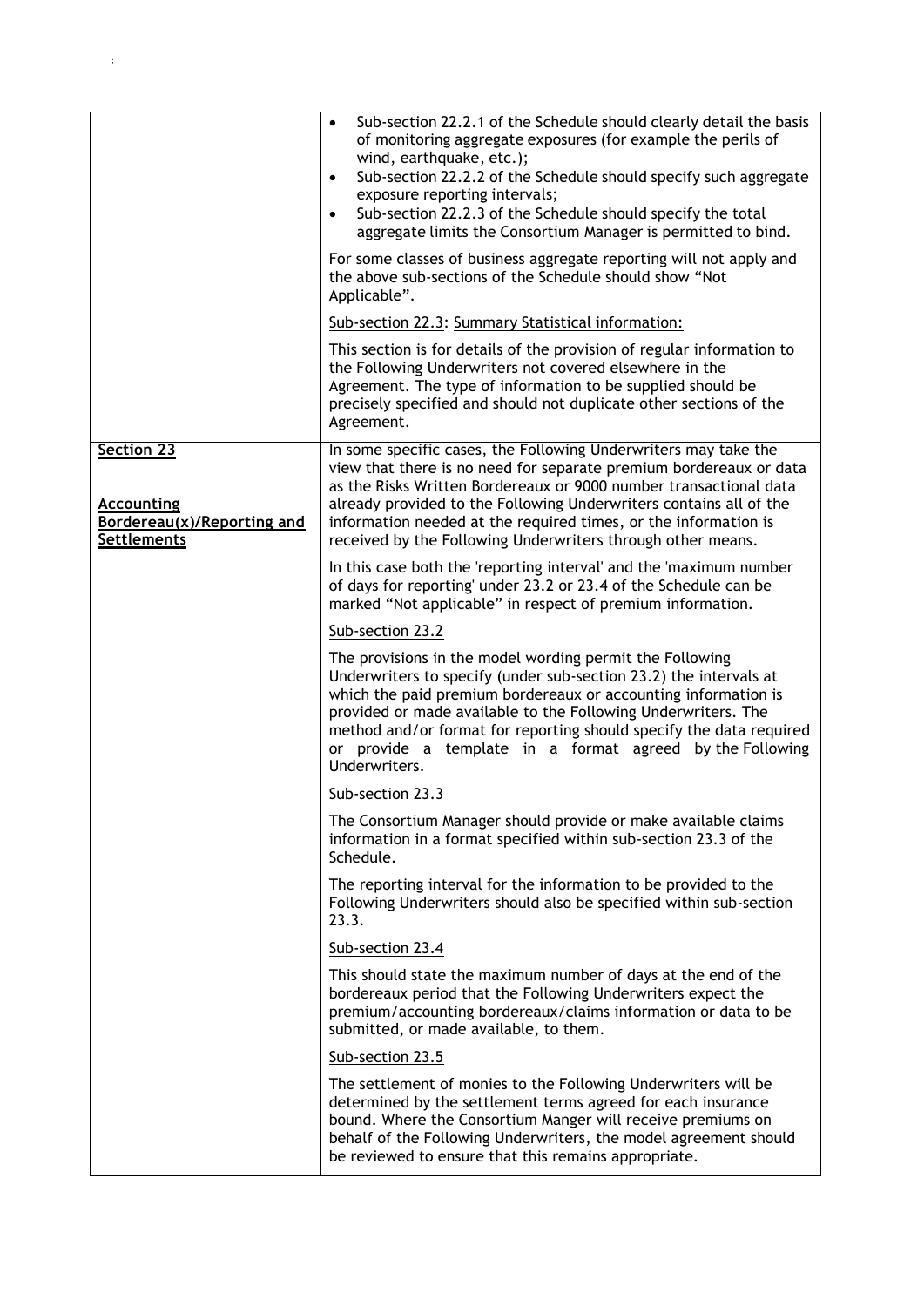| Section 24<br><b>Records, Statistical</b><br>Information and<br><b>Audit/Inspection</b> | The Code requires that the Consortium Manager maintains complete<br>records relating to all insurances bound, and the Agreement requires<br>that the Consortium Manager retain all such records for a minimum<br>of 7 years or such longer period as required by the law. The<br>Agreement provides that the Consortium Manager shall own all such<br>records, however the Consortium Manager must provide or otherwise<br>make available to the Following Underwriters any information or<br>copies of records reasonably required by the Following Underwriters.<br>The Consortium Manager must promptly inform the Following<br>Underwriters (unless prohibited by law) of any result of an audit or |
|-----------------------------------------------------------------------------------------|---------------------------------------------------------------------------------------------------------------------------------------------------------------------------------------------------------------------------------------------------------------------------------------------------------------------------------------------------------------------------------------------------------------------------------------------------------------------------------------------------------------------------------------------------------------------------------------------------------------------------------------------------------------------------------------------------------|
|                                                                                         | inspection which indicates that the Consortium Manager is no longer<br>able to fulfil their obligations under the Agreement.                                                                                                                                                                                                                                                                                                                                                                                                                                                                                                                                                                            |
| Section 25<br><b>Advertising and Promotional</b><br><b>Material</b>                     | The Consortium Manager must agree with the Following<br>Underwriters any specific marketing or promotional material to be<br>used in connection with the consortium. No party should use the<br>name or corporate branding of any other party to the Agreement in<br>connection with the Consortium without the approval of that party.<br>Guidance on Lloyd's brand guidelines can be found on lloyds.com                                                                                                                                                                                                                                                                                              |
|                                                                                         | For more information on country specific legal and regulatory<br>requirements relating to advertising see Crystal (available on<br>Lloyds.com) or contact Lloyd's International Trading Advice at<br>lita@lloyds.com.                                                                                                                                                                                                                                                                                                                                                                                                                                                                                   |
| Section 26<br><b>Licences and Taxes</b>                                                 | Note that Section 26 imposes an obligation on the Consortium<br>Manager to ensure that the amount of any taxes due from the<br>insured(s) is correct. While the tax calculation is often initially<br>prepared by the broker, it remains the obligation of the consortium<br>manager to ensure that this is accurate.                                                                                                                                                                                                                                                                                                                                                                                   |
|                                                                                         | For information regarding the regulatory and tax requirements that<br>apply in each territory where Lloyd's is licensed see Crystal<br>(available on Lloyds.com) or contact Lloyd's International Trading<br>Advice at lita@lloyds.com.                                                                                                                                                                                                                                                                                                                                                                                                                                                                 |
| Section 27<br><b>Fees and Charges</b>                                                   | This section makes it clear that any fees or charges added by the<br>Consortium Manager to the premium (i.e. policy, service or other<br>charges) are to be disclosed to the Insured(s) and the Following<br>Underwriters and shown on the documentation issued. This should<br>not be confused with commission and fees under section 16.                                                                                                                                                                                                                                                                                                                                                              |
| Section 28<br><b>Business Continuity Plan</b>                                           | The Consortium Manager is required to maintain an adequate<br>business continuity plan and disaster recovery plan; however it is not<br>expected that the Following Underwriters should review such plans<br>or be notified of any changes to the plans.                                                                                                                                                                                                                                                                                                                                                                                                                                                |
| Section 29<br>Confidentiality                                                           | This section ensures that each party keeps confidential any<br>information it obtains as a result of entering into or performing its<br>duties under the Agreement. However nothing in this section is<br>intended to prevent each party disclosing confidential information<br>where they are legally obliged to do so e.g. under any<br>"whistleblowing" laws.                                                                                                                                                                                                                                                                                                                                        |
|                                                                                         | Within this sub-section, reference to external auditors should not be<br>interpreted as an external auditor appointed by the Following<br>Underwriters to audit the Consortium Manager. Reference here to an<br>external auditor is in relation to any statutory auditors, Lloyd's,<br>other regulatory bodies or external auditors employed by the<br>Consortium Manager to audit their internal financial or other<br>records.                                                                                                                                                                                                                                                                        |

 $\mathbf{z}^{\text{in}}$  ;  $\mathbf{z}^{\text{in}}$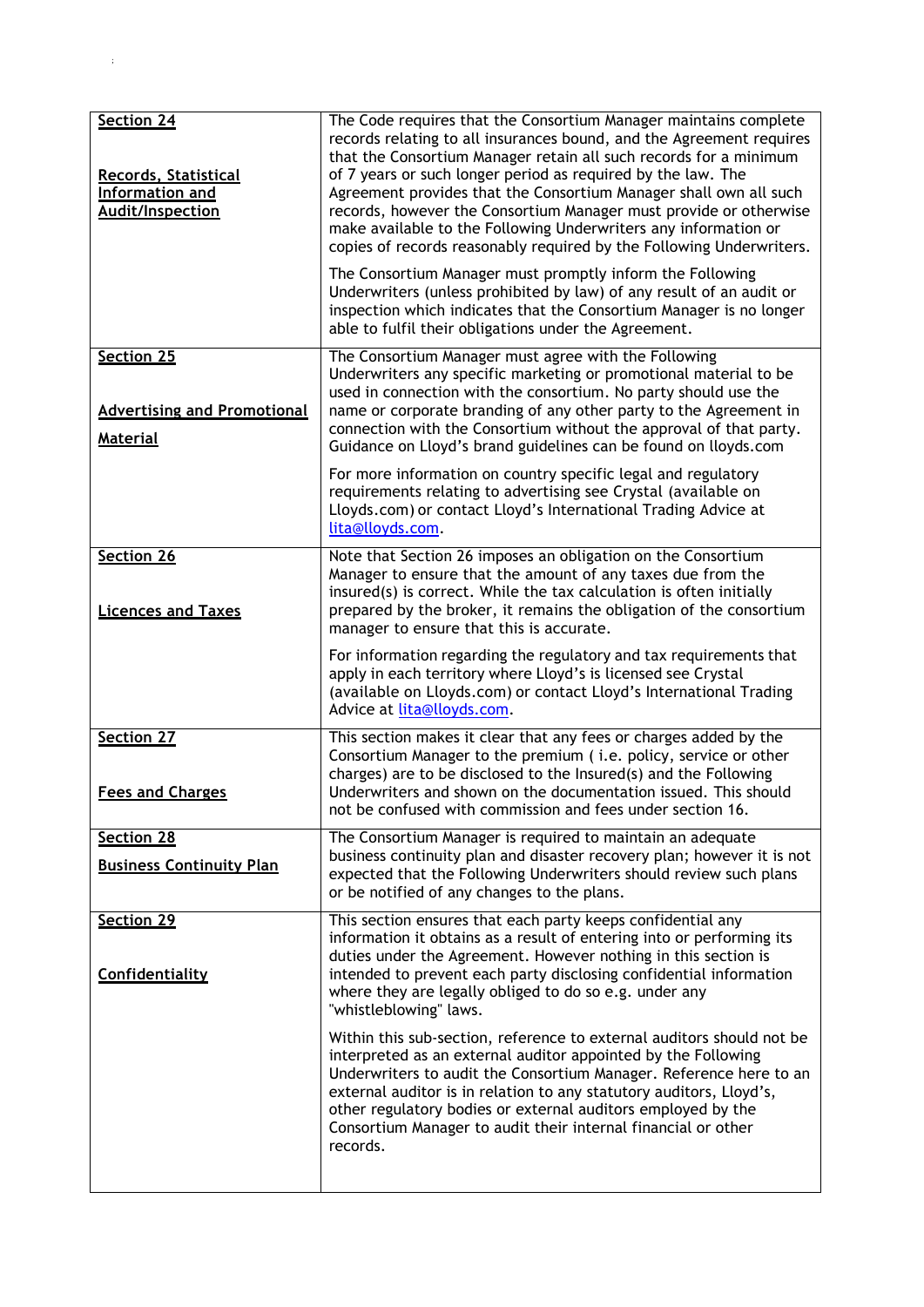| Section 30<br><b>Conflicts of Interest</b>                          | A key concern will be to ensure that the Consortium Manager has no<br>actual or perceived conflicts of interest which may impair the<br>Consortium Manager's performance of its obligations under the<br>Agreement. It is however understood that there may be instances<br>where the Consortium Manager is shown business which the<br>Consortium Manager may wish to write outside of the Consortium.<br>The Following Underwriters and the Consortium Manager should<br>consider making this clause more bespoke to address instances such<br>as this. For example, the parties may wish to consider addressing<br>exclusivity/non-exclusivity, participants competing against the<br>Consortium, etc. |
|---------------------------------------------------------------------|-----------------------------------------------------------------------------------------------------------------------------------------------------------------------------------------------------------------------------------------------------------------------------------------------------------------------------------------------------------------------------------------------------------------------------------------------------------------------------------------------------------------------------------------------------------------------------------------------------------------------------------------------------------------------------------------------------------|
| Section 31<br><b>Compliance with the Law</b><br>and Financial Crime | This section takes into account bribery implications, money<br>laundering and international sanctions. Although this section<br>represents a model wording, any amendments to it that make it<br>materially less robust are unlikely to be acceptable.<br>Lloyd's guidance for Managing Agents regarding financial crime risks                                                                                                                                                                                                                                                                                                                                                                            |
|                                                                     | can be found on lloyds.com.                                                                                                                                                                                                                                                                                                                                                                                                                                                                                                                                                                                                                                                                               |
| Section 32<br><b>Data Protection</b>                                | Under the Consortium, the Consortium Manager will act as a data<br>processor of the Managing Agents of the Following Underwriters.<br>This clause has been drafted to comply with the Data Protection Act<br>1998 and in particular the requirements for data processing, which<br>data controllers must comply with. Consideration should be given to<br>strengthening this clause, in particular where data may be<br>transferred outside of the EEA.                                                                                                                                                                                                                                                   |
|                                                                     | This clause includes reference to the managing agents of the<br>Following Underwriters (rather than the Following Underwriters) as<br>the data controller will be the managing agent of the Following<br>Underwriters rather than the Following Underwriters themselves.                                                                                                                                                                                                                                                                                                                                                                                                                                  |
|                                                                     | As this is an area of law where there are changes from time to time,<br>Managing Agents should give due consideration to whether the<br>clause requires amendments to take into account any changes to the<br>law. (The clause has not been drafted in a manner designed to be<br>compliant with the EU General Data Protection Regulation.)                                                                                                                                                                                                                                                                                                                                                              |
|                                                                     | Reference to an external auditor within this section is intended to<br>have the same definition as that within Section 29.                                                                                                                                                                                                                                                                                                                                                                                                                                                                                                                                                                                |
| Section 33<br><b>Termination</b>                                    | This section identifies the circumstances and the ways in which the<br>Agreement may be terminated. In general, where a party wishes to<br>terminate the Agreement, a notice should be given and the<br>Agreement will terminate at the end of the notice period. In certain<br>circumstances, set out in sub-section 33.4, the Following<br>Underwriters can terminate immediately by delivering a notice to<br>the Consortium Manager. Sub-section 33.5 sets out the<br>circumstances when the Agreement will terminate automatically<br>without the need for a notice to be delivered.                                                                                                                 |
|                                                                     | A notice period for termination must be negotiated at the time of<br>placement and such period inserted in sub-section 33.1 of the<br>Schedule.                                                                                                                                                                                                                                                                                                                                                                                                                                                                                                                                                           |
|                                                                     | The Model Agreement requires the inclusion of an address for the<br>delivery of notices to the Consortium Manager and the Following<br>Underwriters and the addresses for these are included within the<br>'table of security'. Notices should be sent directly to the Consortium<br>Manager or the Following Underwriter (as appropriate) at the<br>addresses shown.                                                                                                                                                                                                                                                                                                                                     |
|                                                                     | A list of addresses for Lloyd's Managing Agents can be found on                                                                                                                                                                                                                                                                                                                                                                                                                                                                                                                                                                                                                                           |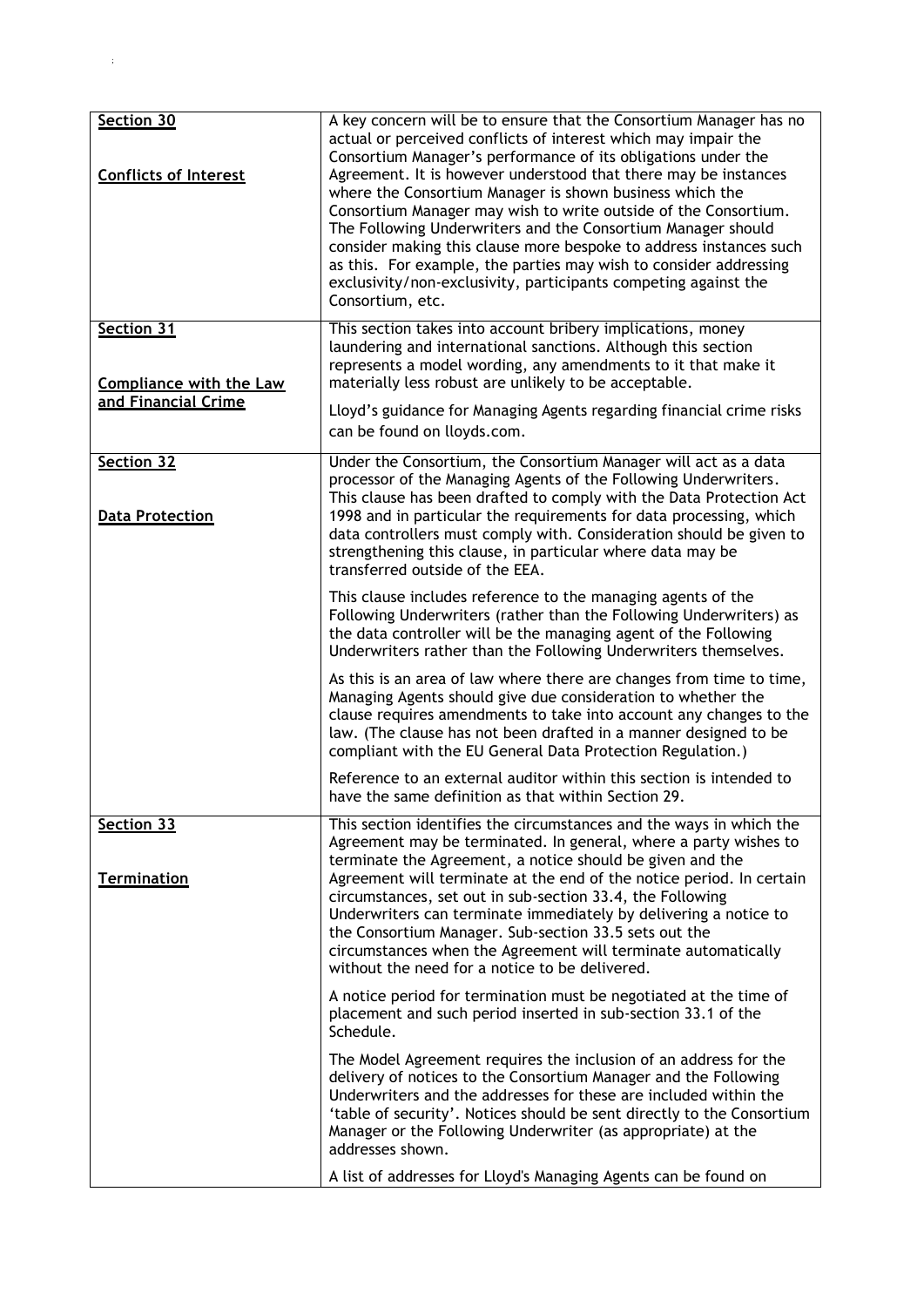|                                                   | lloyds.com                                                                                                                                                                                                                                                                                                                                                                                                                                                                           |
|---------------------------------------------------|--------------------------------------------------------------------------------------------------------------------------------------------------------------------------------------------------------------------------------------------------------------------------------------------------------------------------------------------------------------------------------------------------------------------------------------------------------------------------------------|
|                                                   | This section provides for service by physical delivery of the notice. If<br>the parties wish to allow for electronic delivery then the wording<br>should be amended (and it is recommended that the Consortium<br>Manager and the Following Underwriters seek their own legal advice<br>in this regard).                                                                                                                                                                             |
|                                                   | It is good practice when sending the termination notice to make<br>reference to the UMR or agreement number so that there is no<br>misunderstanding as to which Agreement is being terminated.                                                                                                                                                                                                                                                                                       |
|                                                   | It is recommended that all parties provide specific names and<br>addresses for the receipt of notices.                                                                                                                                                                                                                                                                                                                                                                               |
|                                                   | This section SHOULD NOT be used for the termination terms of the<br>insurances bound by the Consortium Manager. This is dealt with in<br>accordance with the policies issued by the Consortium Manager.                                                                                                                                                                                                                                                                              |
|                                                   | The term "Termination" in section 33 is used to cover all forms of<br>termination, including cancellation by notice, automatic termination<br>and non-renewal.                                                                                                                                                                                                                                                                                                                       |
| Section 34<br><b>Effect of Termination or Non</b> | Termination (including non-renewal) of the Agreement has the<br>effect of placing the business into run-off and the Consortium<br>Manager continues to be responsible for managing the run-off in<br>accordance with the terms of the Agreement.                                                                                                                                                                                                                                     |
| Renewal                                           | Section 34 sets out various restrictions that apply to the Consortium<br>Manager's authority to conduct the run-off following termination of<br>the Agreement. The section also gives the Following Underwriters<br>additional rights to remove authority from the Consortium Manager.                                                                                                                                                                                               |
|                                                   | The term "Termination" in section 34 is used to cover all forms of<br>termination, including cancellation by notice, automatic termination<br>and non-renewal.                                                                                                                                                                                                                                                                                                                       |
|                                                   | When the parties agree the termination provisions, they may wish to<br>consider whether the agreement should include any restrictive<br>covenants in relation to seeking to take business from the<br>Consortium using knowledge acquired from the Consortium. Any<br>legal advice the Parties seek on this issue or restrictive covenant<br>clauses included in the agreement should give due consideration to<br>the impact that this might have having regard to competition law. |
| Section 39<br><b>Rights of Third Parties</b>      | This section makes clear that the terms of the Agreement can only<br>be enforced by the parties to the Agreement (i.e. the Following<br>Underwriters and the Consortium Manager), and that third parties<br>whom the Agreement may benefit in some way do not have the right<br>to enforce the contract.                                                                                                                                                                             |
| Section 40                                        | This section relates to the several liability of the Underwriters (both                                                                                                                                                                                                                                                                                                                                                                                                              |
| <b>Several Liability</b>                          | the Lead Underwriters and the Following Underwriters) under the<br>Agreement and is concerned with the obligations of the<br>Underwriters. It makes it clear that the Underwriters are not<br>responsible for the individual subscription of any co-subscribing<br>underwriter or any other insurer or co-insurer who for any reason<br>does not satisfy all or part of its obligations. Any insurance bound<br>under the Agreement must include its own several liability clause.   |
| Section 41                                        | This section governs the applicable law and jurisdiction of the<br>Agreement. It provides that any disputes shall be resolved in                                                                                                                                                                                                                                                                                                                                                     |
| <b>Jurisdiction and Governing</b>                 | accordance with English law and that, as a default, the Courts of<br>England and Wales shall have exclusive jurisdiction. Changing the<br>law and jurisdiction could materially alter the enforceability of the                                                                                                                                                                                                                                                                      |